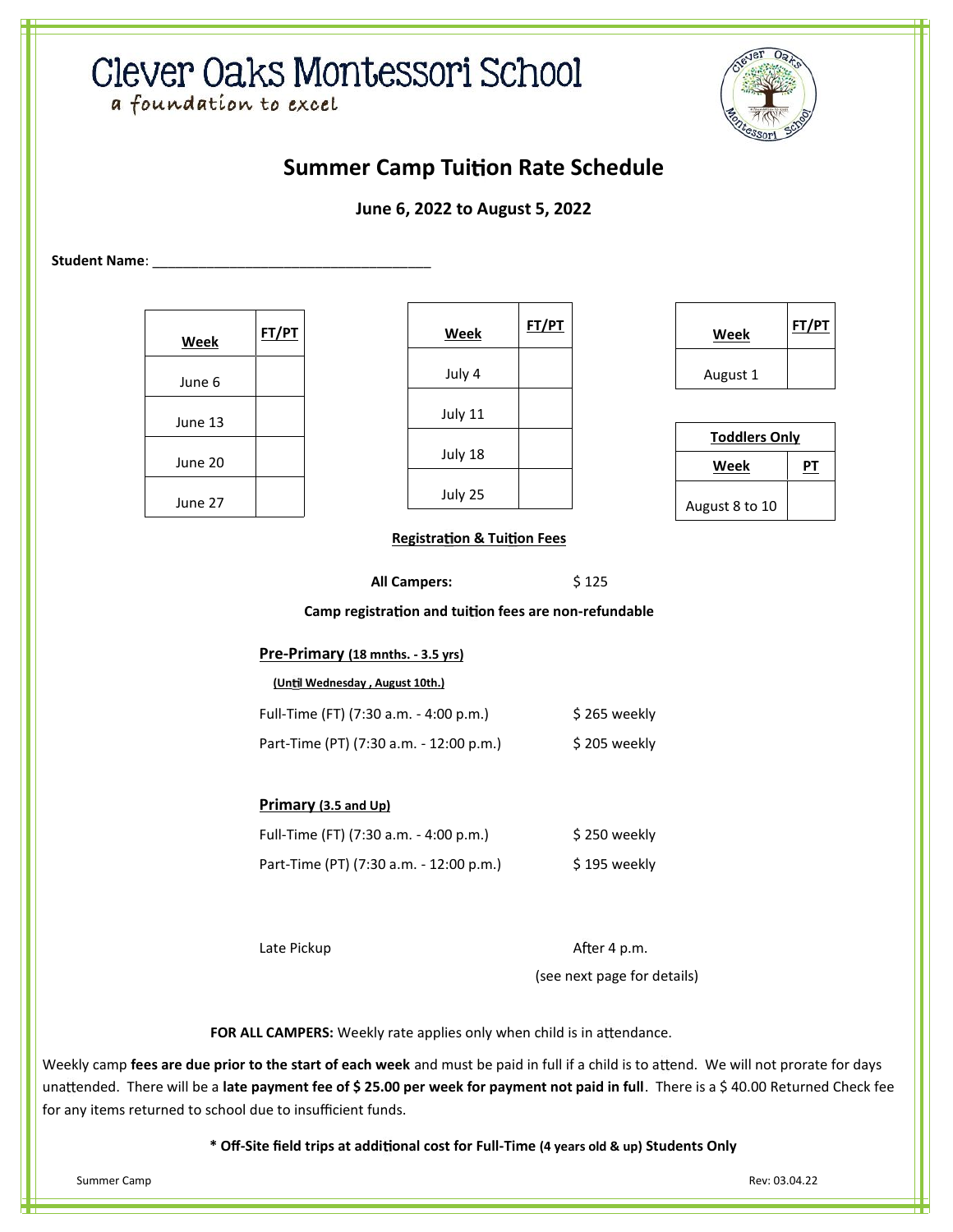#### **Camp Reminders & Agreement**

Clever Oaks Full-time summer camp tuition rates include the daily/standard camp program, including but not limited to, introductory Montessori instruction, organized soccer, water play, in-house field trips, and other enrichment activities.

#### **Payments**

Camp fees are due prior to the start of each week and must be paid in full if a child is to attend. We will not prorate for days unattended. There will be a **late payment fee of \$25.00 a week for payments not paid in full.** There is a \$40.00 Returned Check Fee for any items returned to school due to  $\blacksquare$  insufficient funds. Initial  $\lceil$   $\rceil$ 

#### **Late Pick-Up**

Students that are at school after 4:00 p.m. will be assessed a Late Pick-Up fee as follows:

- 4:01 p.m. 4:15 p.m. an additional  $$20$
- 4:16 p.m. 4:30 p.m. an additional  $$25$
- 4:31 p.m. 4:45 p.m. an additional \$ 30 and every 15 minutes after Initial Equation 1:4:45 p.m. an additional \$ 30 and every 15 minutes after

#### **Part-Time**

Part-time campers may miss out on some enrichment activities and field trips due to departure times. Off campus field trips are for **Full-Time Campers Only Initial [ ] Initial [ ] Initial [ ] Initial [ ] Initial [ ] Initial [ ] Initial [ ] Initial [ ] Initial [ ] Initial [ ] Initial [ ] Initial [ ] Initial [ ] Initial [ ]**

#### **Label Everything**

Please label everything, such as lunch boxes, sippy cups, containers, water bottles, clothes, towels, and backpacks. Initial [ ]

#### **Toys from Home**

Clever Oaks **Will Not Be Responsible** for any lost or broken electronic toys, equipment, jewelry brought to camp from home. Initial [ ]

#### **Lunch**

Please be sure to send in lunch and snacks in appropriate containers so that it remains warm (or cool) for lunch time., plus include their utensils. **We will not be hea ng up any food in the microwave**. Hot lunches will remain "warm" if put in a Thermos container. This is to avoid jeopardizing the safety of our students when a teacher needs to step away to warm up lunches. Initial  $\lceil \ \ \rceil$ 

#### **Liability**

I have seen the Clever Oaks campus and hereby give permission for my child to use all of its facilities, including playground equipment and fields. I certify that my child's medical records are complete and that he/she is fully immunized and physically mentally able to participate in all standard camp activities. I also certify that my child is covered by a health insurance policy and that Clever Oaks Montessori School's insurance will cover immediate Emergency treatment ONLY, not Liability. In the case of an accident, I will submit the claim to my insurance carrier first, and agree to be responsible for any hospitalization or other required treatment thereafter. The initial control initial [ ] ]

#### **Release**

I acknowledge that Clever Oaks Montessori School may include images of my child and/or family in its newsletters, on its website, or in other related media. I also acknowledge that these images will be representative of activities at Clever Oaks and will not be accompanied by names and/or identifying information relating to the persons depicted. Initial [ ] ]

In signing and completing my child's registration and enrollment for Clever Oaks Summer Program, I affirm to understanding, certifying, and acknowledging all the above.

\_\_\_\_\_\_\_\_\_\_\_\_\_\_\_\_\_\_\_\_\_\_\_\_\_\_\_\_\_\_\_\_\_\_\_\_\_\_\_\_\_\_\_\_\_ \_\_\_\_\_\_\_\_\_\_\_\_\_\_\_\_\_\_\_\_\_

\_\_\_\_\_\_\_\_\_\_\_\_\_\_\_\_\_\_\_\_\_\_\_\_\_\_\_\_\_\_\_\_\_\_\_\_\_\_\_\_\_\_\_\_\_ \_\_\_\_\_\_\_\_\_\_\_\_\_\_\_\_\_\_\_\_\_

Student's Full Name **Date of Birth** 

Signature of Parent/Guardian Date of Contract of Parent of Current of Parent of Date of Date of Date of Date of Date of Date of Date of Date of Date of Date of Date of Date of Date of Date of Date of Date of Date of Date o